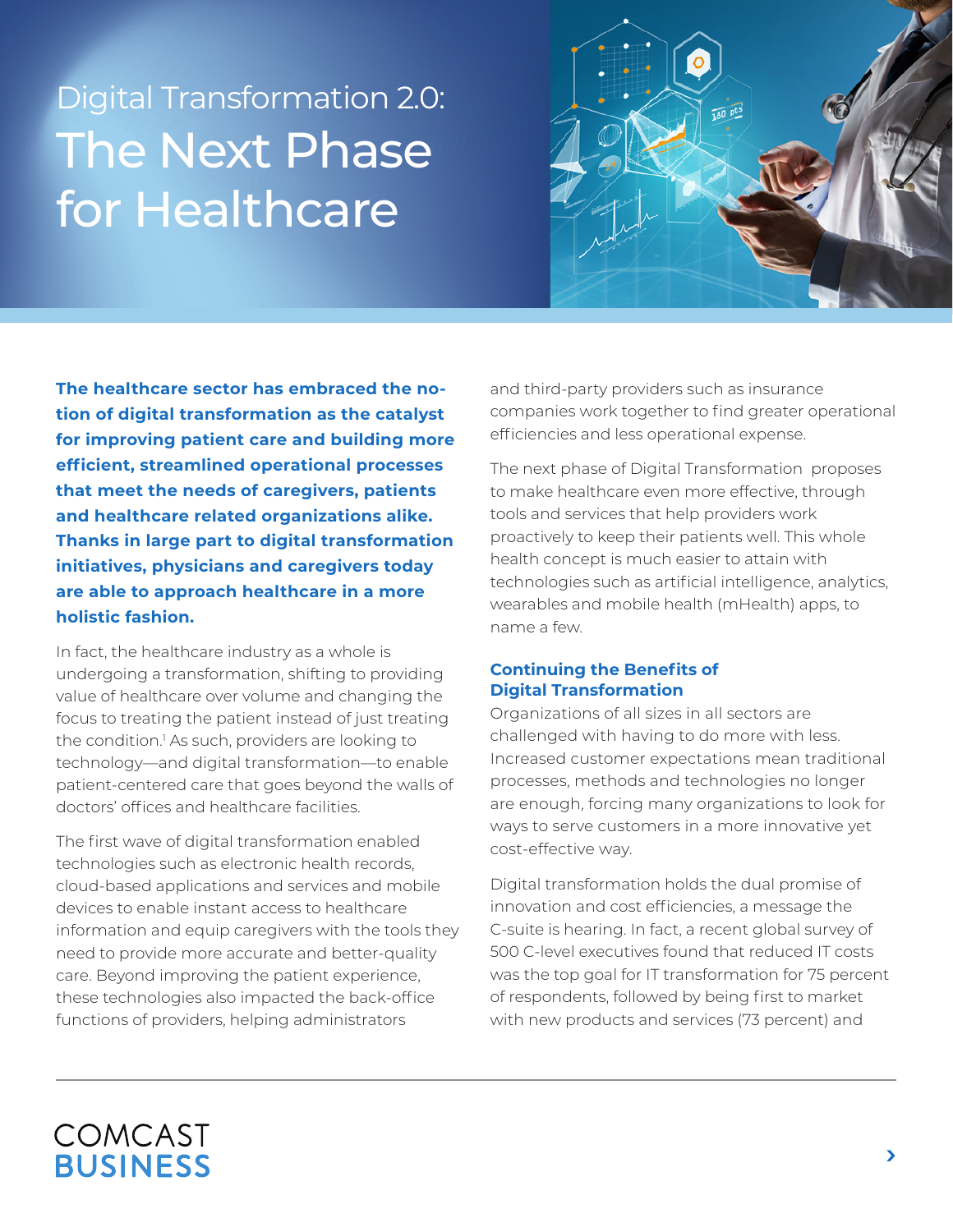reallocating funds to strategic business projects (67 percent).2 What's more, 61 percent had planned to allocate as much as one-quarter of their IT budget to transformation in 2018, up from 54 percent in 2017.<sup>3</sup>

The healthcare space has seen slower digital transformation efforts compared to other industries, but the spending outlook for digital transformation over a five-year period in healthcare is healthy: IDC estimates that spending by healthcare organizations on digital transformation technologies will increase by 22 percent by 2023.<sup>4</sup>

In a survey of more than 300 executives across a variety of industries, 71 percent of respondents said that 50 percent or more of their business decisions now include analytics. What's more, 63 percent of survey respondents who have a finance function said they are using data and analytics to find new opportunities to fund business growth.5

### **Digital Transformation 2.0 in Healthcare: The Technologies**

As previously noted, the second phase of digital transformation proposes to make healthcare even more effective, through tools and services that help providers work proactively to keep their patients well. Among the technologies the healthcare sector is adopting in its digital transformation 2.0 efforts are those that further the idea of whole health while enabling caregivers and healthcare facilities to work smarter.

**Analytics**, along with big data, is helping healthcare providers tackle myriad issues such as understanding the best times to staff a facility.<sup>6</sup> Such insight can help healthcare facilities save money and improve patient satisfaction by having appropriate staffing levels when necessary, thereby saving patients from having to wait hours to be seen. Analytics also could be used to find patterns in multiple factors to help determine which patients could be at risk of abusing opiods,<sup>7</sup> thereby helping stem what is currently a national epidemic.

**Artificial intelligence**, too, is proving its use already to healthcare providers and administrative staff alike. For example, AI is being used with

electronic health records to make them easier to navigate and to automate some of the more routine processes associated with using them. It's also being used in labs to "read" pathology slides and identify issues to help clinicians better identify potential diseases or illnesses.8

AI is being used with electronic health records to make them easier to navigate and to automate some of the more routine processes associated with using them.

**Wearables** may not seem like new technology anymore, but their adoption in the healthcare space has been widespread and growing. Wearables are being used to monitor patient health, collect data in clinical trials and a variety of other tasks that otherwise would require patients to visit the doctor's office. Eliminating such visits can free physicians to spend more time providing more quality care to those patients who need it, not to mention freeing patients from having to come into the office.

Some postulate wearables may even signal the future of healthcare: Healthcare and technology experts attending the World Economic Forum Annual Meeting in Davos, Switzerland, in January 2018 noted they believe wearables and other similar technologies will play a major role in patient-centered preventive care, as such devices increasingly are being used to monitor heart rate and blood pressure.<sup>9</sup>

Less discussed but growing in use among providers is the use of **social media** in health management. Increasingly, healthcare providers are using the power of social networks to convey health-related

# COMCAST **BUSINESS**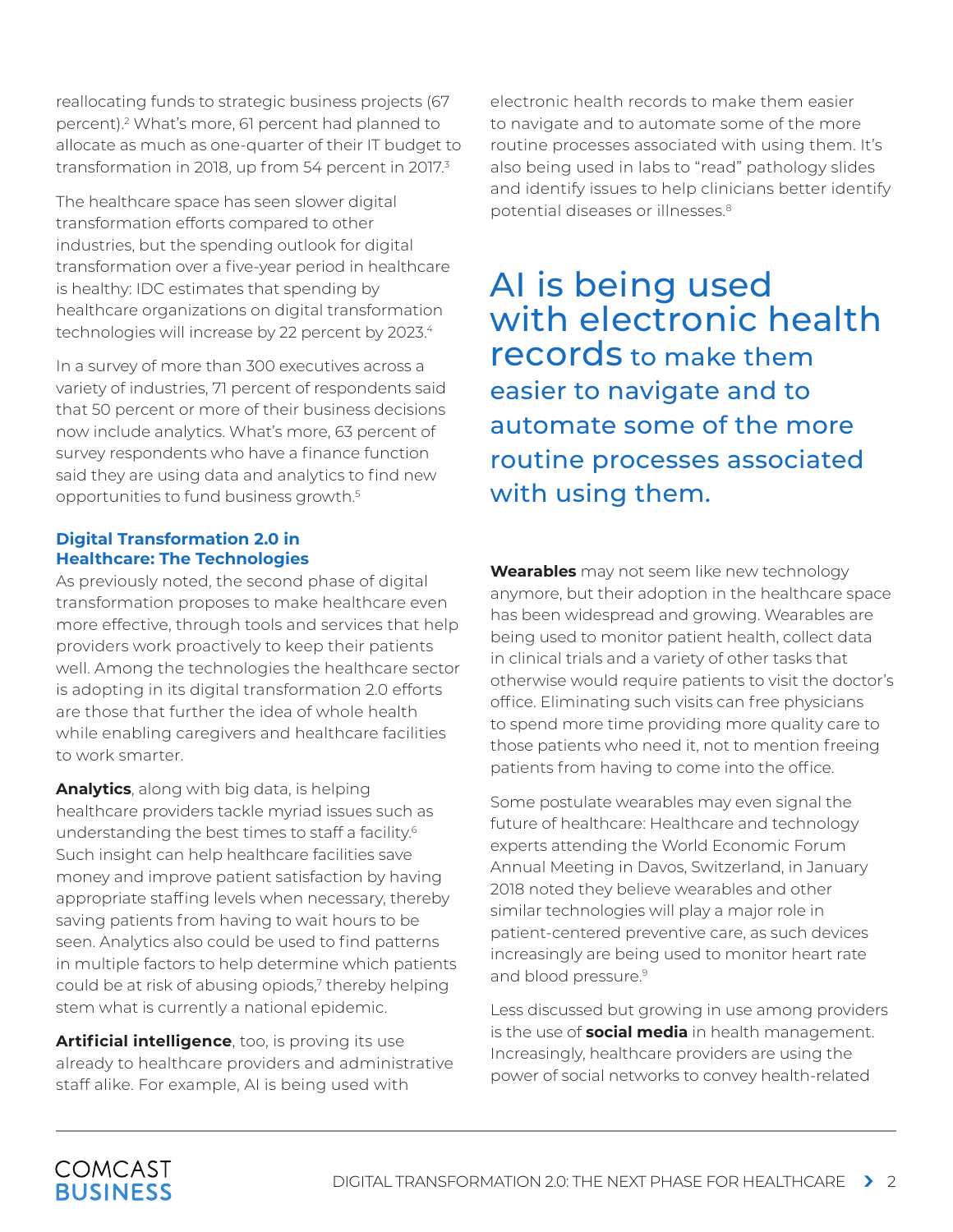# Mobile apps are being used in a number of ways, including accessing clinical information, communicating with and monitoring of patients using medical wearables and collaborating with other healthcare providers to determine treatment options.

information to large groups of people; to provide updates on events or occurrences that could impact the health of a population, such as smoke levels of nearby forest fires; and to reach audiences consisting of current and potential patients.

Social media also can be used by researchers to track demographic and healthcare trends such as the spread of influenza or food poisoning. Such information could help providers determine where the next most likely areas of outbreak will be and take appropriate steps, such as increasing staff or stocking up on necessary supplies in those areas.

And finally, **mHealth** is being adopted by a number of healthcare organizations to better connect with patients. Mobile apps are being used in a number of ways, including accessing clinical information, communicating with and monitoring of patients using medical wearables and collaborating with other healthcare providers to determine treatment options. mHealth has an added concern of security, however, as the information flowing through these apps is patient-centric and could put a healthcare provider at risk should the mobile device be lost or stolen.

Other technologies exist that can be included in a healthcare organization's digital transformation. The ones listed are those that can assist organizations in become more value-focused as well.10

#### **Building the Infrastructure for Digital Transformation 2.0**

Digital transformation 2.0 in healthcare requires an infrastructure that is capable of supporting multiple technologies both on-premises and in the cloud and can manage the massive data storage and back-and-forth transport that many transformative technologies require.

transformations to the next level, they need an environment that supports digital transformation from every point on the network. Hybrid cloud and network environments, SD-WAN and highspeed broadband are just some of the technologies that can enable healthcare organizations to better manage their patient-focused and backoffice applications across all locations, while networking components such as WiFi and unified communications can keep all employees of a healthcare organization in touch wherever they are and whenever, with no impact on productivity.

No digital transformation happens overnight, regardless of how far down the path healthcare organizations are already. To help them as they move deeper into digital transformation without overly stressing their current network and to help streamline processes for IT managers, managed services can help tie disparate systems together and "fill in the gaps" as healthcare providers update their current infrastructure and after networks have been upgraded.

Working with a network service provider can help IT leaders reimagine how to build a modern network and IT infrastructure that's capable of handling the all aspects of digital transformation 2.0. Healthcare organizations can leverage virtual and physical private Ethernet connectivity to assure there are no issues regarding network performance and availability for critical applications at all company locations. They also can receive all or some of their most critical connectivity functions as a managed service, including managed connectivity, WiFi, security, voice and business continuity, among others.

#### **Conclusion**

Healthcare has seen the benefits of digital transformation, with physicians and caregivers today

As organizations strive to push their digital

# **COMCAST BUSINESS**